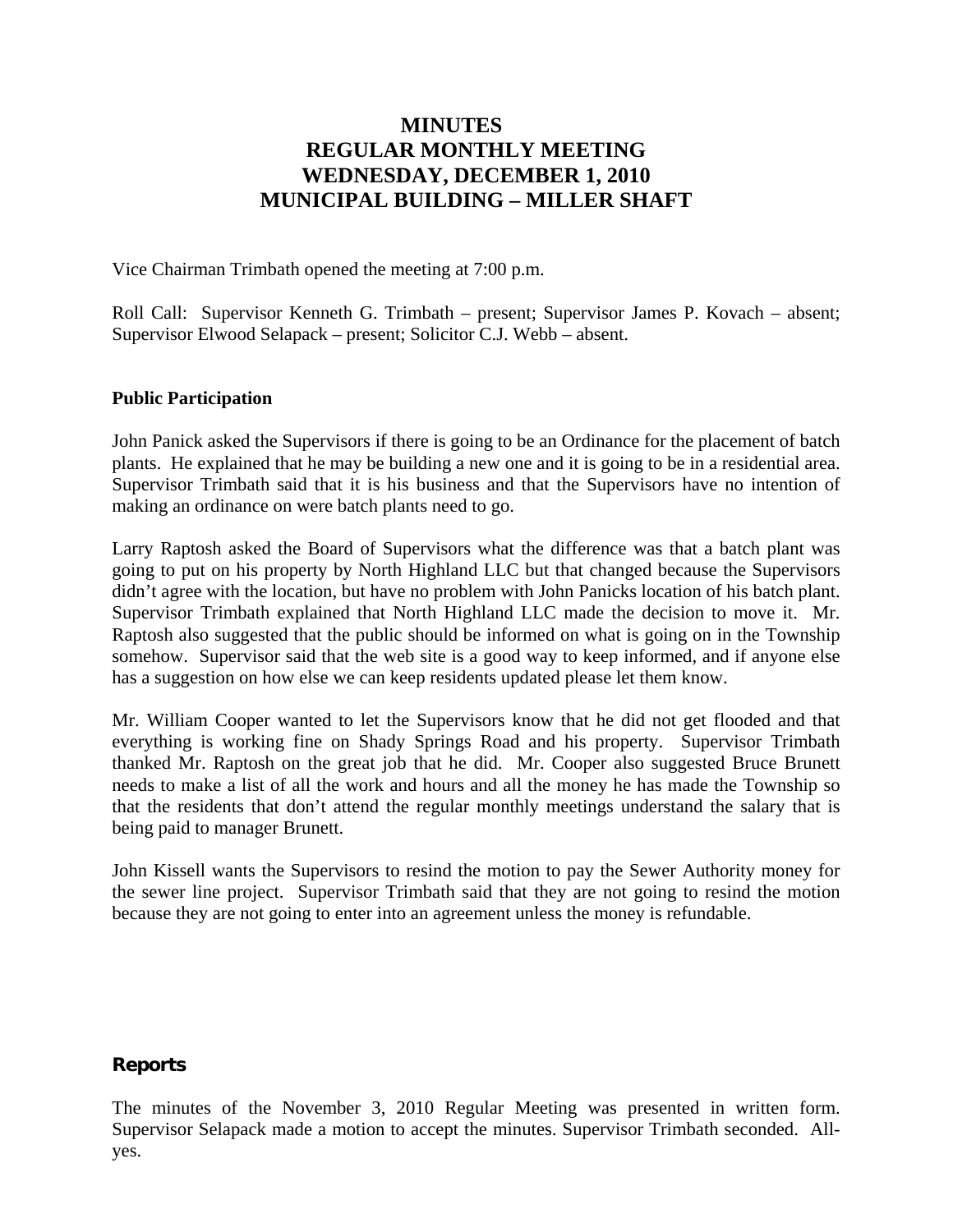The Secretary's Report was presented and contained written and telephone correspondence which was included as part of the meeting record. Supervisor Selapack made the motion to accept the Secretary's Report and Supervisor Trimbath seconded. All – yes.

The Roadmaster's report included; worked on equipment as needed, finished snow fence, turn around on Burkey Drive, prepared trucks for winter, cleaned turn around at Zimmermans and Lumber, worked with Boro on Orchard, helped water co. on Dusty, sealed cracks on Sportsmans Road. Supervisor Selapack made a motion to accept the Roadmaster's Report and Supervisor Trimbath seconded. All yes.

Enforcement Officers Report includes; property on Springhill got a dumpster and is starting to clean up the property. Supervisor Selapack made a motion to accept the Enforcement Officers Report, Supervisor Trimbath seconded. All –yes.

The Managers Report included; met with Sewer Authority to discuss the proposed agreement for funding for sewer project. Had a phone conversation with New Enterprise on the location of the batch plant, had a phone conversation with Solicitor Webb and Steve Sewalk on the Sewer Authority Agreement, met with Bob Koban, Supervisor Selapack and Trimbath to discuss Police Agreement. Supervisor Selapack made a motion to accept the manager's report, Supervisor Trimbath seconded. All – yes.

Expenditures in the amount of  $$77,959.73$  – General Fund and  $$9,165.83$ – Payrolls  $#23$ - $#24$ were presented for approval. Supervisor Selapack made the motion to accept the expenditures and Supervisor Trimbath seconded. The motion carried unanimously.

The Treasurer's Report is as follows:

#### **Treasurer's Report**

#### NOVEMBER 2010

| <b>FUND</b>    | <b>BAL.</b> 11-1-10 | REC. NOV. | EXP.NOV.   | BAL. 11-30-10 |
|----------------|---------------------|-----------|------------|---------------|
| <b>GENERAL</b> | 965, 653. 34        | 40,057.10 | 108,753.20 | 896,957.24    |
| <b>STATE</b>   | 145,370.19          | 70.09     | 0.00       | 145,440.28    |
| ALL            | 1,111,023.53        | 40,127.19 | 108,753.20 | 1,042,397.52  |

Supervisor Trimbath made the motion to accept the Treasurer's Report as presented and Supervisor Selapack seconded. The motion carried unanimously.

**Old Business**  NONE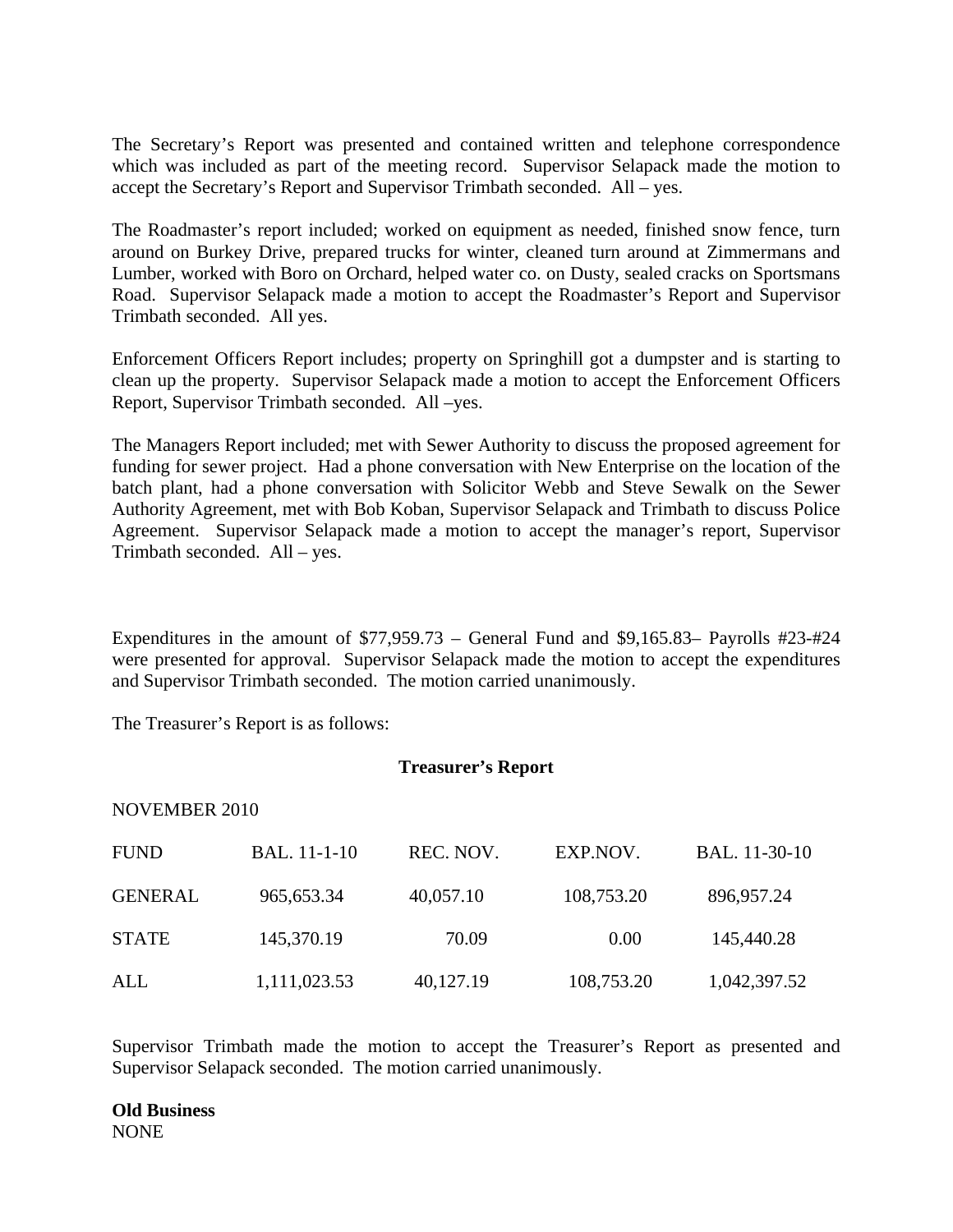### **New Business**

Matt McCoy and Ray Lee from the Portage Volunteer Fire Co. attended the meeting asking the Supervisors for an increase in funds. Matt McCoy explained that the Fire Co. is trying to prevent declining of funds. They already see a decrease in the savings and don't want to get into financial hardship. Matt said that the last increase from Portage Township was in 1986. A majority of the calls for the Portage Fire Co. come from the Township. He wants the Supervisors to understand that with state mandated regulations, the cost of equipment, supplies, clothing, etc. has increased. Ray Lee said that this is all volunteer and there are a lot of hours put in by the volunteers for training and emergency calls. Supervisor Trimbath commended the fire co. and agrees that the Township should support the fire co. financially. He said that possible raising of the taxes may be considered and that the Supervisors and manager need to sit down with the fire co. to discuss some options. Manager Bruce Brunett said that he will give Matt a call to set up a meeting.

Supervisor Selapack made a motion to adopt the 2011 budget. Supervisor Trimbath seconded.  $All - yes.$ 

Supervisor Selapack made a motion to adopt the CCBCEA Driveway Ordinance. Supervisor Trimbath seconded. All –yes.

Supervisor Selapack made a motion to appoint Denny Squillario to fill the auditor vacancy. Supervisor Trimbath seconded. All –yes.

Supervisor Selapack made a motion to approve the Koban Drive Ordinance. Supervisor Trimbath seconded. All –yes.

Supervisor Selapack made a motion to make the addition to the employee handbook in reference to allowing employees to opt out of the healthcare plan for \$300.00 a month. Supervisor Trimbath seconded. All – yes.

Supervisor Trimbath made a motion to advertise to fill the Sewer Authority vacancy. Supervisor Selapack seconded. All – yes.

Supervisor Selapack made a motion to donate \$500.00 to the Winterfest Committee. Supervisor Trimbath seconded. All- yes.

Supervisor Trimbath made a motion to adjourn at 8:13 p.m. Supervisor Selapack seconded. All –yes.

Those visitors signing the attendance record were: Ashley Watt, Dick Rice, John Kissell, John Panick Sr., Larry Raptosh, Eric Gentile, Denny Squillario, Tom Rohr, Matt McCoy, Ray Lee, Chuck Pavlosky, Bill Cooper, Pat Nolan.

Submitted by Lisa Flynn, Secretary.